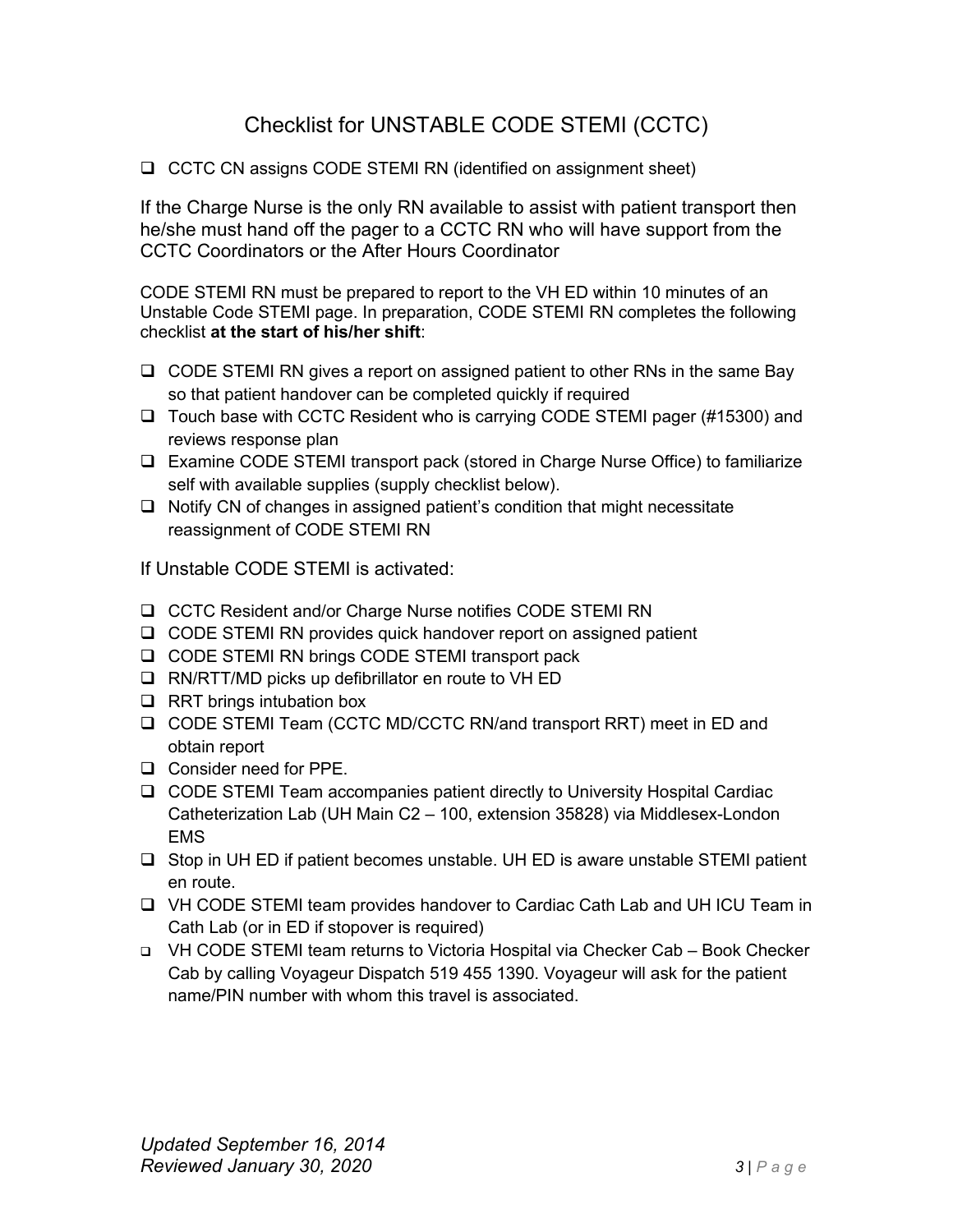## **EQUIPMENT CHECKLIST**

## **Check that all listed supplies are available at the start of the shift/prior to leaving CCTC:**

- ❑ CCTC Transport Intubation box (RRT)
- ❑ CCTC Defibrillator
- ❑ CCTC CODE STEMI Transport Bag (contents listed below):
	- o Copy of the attached document
	- $\circ$  Documentation Clip board with Clinical Progress Record
	- o NTG spray
	- o Pressure bag
	- o Preloaded epinephrine
	- o Preloaded atropine
	- o Amiodarone bolus dose with syringe
	- o Lidocaine
	- o Tape
	- o Med stickers
	- o Pen
	- o ECG electrodes
	- o PPE including mask with face shield
	- o Transcutaneous Pacer Pads

Other supplies that may be required would be based on individual patient need.